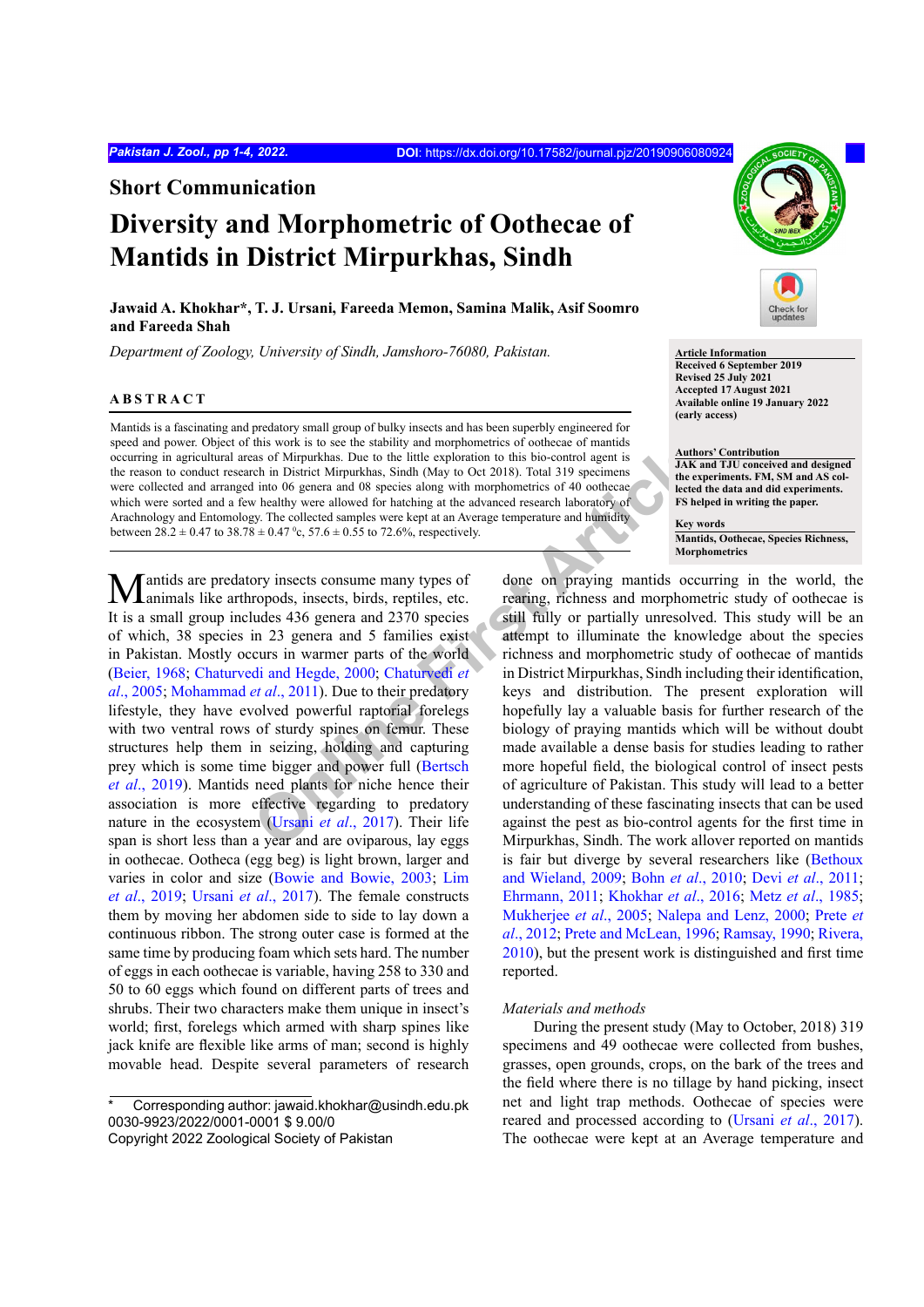humidity between  $28.2 \pm 0.47$  to  $38.78 \pm 0.47$ °C,  $57.6 \pm 0.55$ to 72.6% and were held in reserve in fish aquarium like glass houses and top of reserve enclosed with fine mesh nylon cloths. These houses were refined bushy and muddy as compared with the natural habitats of praying mantids. Soon after hatching in the same way nymphs were transferred in other glass houses with 2 feet height and width and 4 feet length. For maintaining glass house temperature during day and night a bulb was fixed, in winters bulb was brought closer to glass houses while during hot temperature it was maintained on distant or switched off.

#### *Results*

found from almost all the visited localities of District Mirpurkhas*.* Other collected species were *Tenodera attenuata* (Stoll 1937), *Sphoodromantis trancaucasica* (Stoll, 1937), *Empusa unicornis* (Linnaeus, 1763), *Microthespis dmitrievi* (werner 1708), *Humbetiella indica* (Saussure, 1869). Together with specimens 40 Ootheca were also collected and after the assortment and identification the eggs were of three species i-e *Mantis religiosa religiosa (*Linnaeus 1758*), Tenodera attenuata*  (Stoll 1937) and *Humbetiella indica* (Saussure, 1869).

## <span id="page-1-0"></span>**Table I. Diversity of Mantodea in district Mirpurkhas.**

| S.<br>N <sub>0</sub> | <b>Name of families</b> | No. of<br>specimen | No. of<br>genera | No. of<br>species |
|----------------------|-------------------------|--------------------|------------------|-------------------|
|                      | Empusidae               | 64                 | $\Omega$         | 01                |
| 2.                   | Eremiaphilidae          | 91                 | 01               | 01                |
|                      | Mantidae                | 164                | 04               | 04                |
| Total                | 03                      | 319                | 06               | 06                |

## <span id="page-1-1"></span>**Table II. Mantids and Ootheca collected from 10 sites of district Mirpurkhas.**

| For the present survey 03 families, Empusidae,                                                                      |  | ◡<br>N <sub>0</sub> | глание от танницем |    | 110. UI<br>specimen |           | 110. UI<br>genera |    | 110. UI<br>species |           |                 |
|---------------------------------------------------------------------------------------------------------------------|--|---------------------|--------------------|----|---------------------|-----------|-------------------|----|--------------------|-----------|-----------------|
| Eremiaphilidae and Mantidae were collected from ten                                                                 |  |                     | 1.                 |    | Empusidae           |           | 64                |    | 01                 |           | 01              |
| agricultural sites, The Mantidae is the largest occurring<br>family and Empusidae is least occurring family, and 06 |  |                     | 2.                 |    | Eremiaphilidae      |           | 91                |    | 01                 |           | 01              |
| genera and 06 species recorded (Table I and II). Maximum                                                            |  |                     | 3.                 |    | Mantidae            |           | 164               |    | 04                 |           | 04              |
| number of specimens was collected of family mantidae.                                                               |  |                     | Total              | 03 |                     |           | 319               |    | 06                 |           | 06              |
| Mantis religiosa religiosa (Linneaus 1758) species was                                                              |  |                     |                    |    |                     |           |                   |    |                    |           |                 |
| Table II. Mantids and Ootheca collected from 10 sites of district Mirpurkhas.                                       |  |                     |                    |    |                     |           |                   |    |                    |           |                 |
| Name of species                                                                                                     |  | MK GQM DL KAS       |                    |    | BM                  | <b>SA</b> | KGM               | JT |                    | ST HBT    | # of<br>species |
| <b>Mantids</b>                                                                                                      |  |                     |                    |    |                     |           |                   |    |                    |           |                 |
| <i>Mantis religiosa religiosa (Linnaeus 1758)</i>                                                                   |  |                     |                    |    |                     |           |                   |    |                    |           | 74              |
| Sphoodromantis trancaucasica (Stoll, 1937)                                                                          |  |                     |                    |    |                     |           |                   |    |                    |           | 69              |
| Tenodera attenuata (Stoll 1937)                                                                                     |  |                     |                    |    | $\ddot{}$           |           |                   |    |                    |           | 105             |
| Empusa unicornis (Linnaeus, 1763)                                                                                   |  |                     |                    |    |                     |           | $\ddot{}$         |    |                    |           | 05              |
| Microthespis dmitrievi (werner 1708)                                                                                |  |                     |                    |    |                     |           |                   |    |                    |           | 07              |
| Humbetiella indica (Saussure, 1869)                                                                                 |  |                     |                    |    |                     |           |                   |    |                    | $\ddot{}$ | 79              |
| Total                                                                                                               |  |                     |                    |    |                     |           |                   |    |                    |           | 319             |
| Oothecae                                                                                                            |  |                     |                    |    |                     |           |                   |    |                    |           |                 |
| Mantis religiosa (Linnaeus 1758)                                                                                    |  |                     |                    |    |                     |           |                   |    |                    |           | 09              |
| Tenodera attenuata (Stoll 1937)                                                                                     |  |                     |                    |    |                     |           |                   |    |                    |           | 19              |
| Humbetiella indica (Saussure, 1869)                                                                                 |  |                     |                    |    |                     |           |                   |    |                    |           | 12              |
| Total                                                                                                               |  |                     |                    |    |                     |           |                   |    |                    |           | 40              |

Note: (+) sign indicates the presence of species while (-) sign indicates absence of the species. MK, Mataro Khaskheli; GQM, Ghulam Qadir Mari; DL, Dolat Laghari; KS, Khadim Ali Shah; BM, Bair Mori; SA, Shuja Abad; KG, Kot Ghulam Mohammad; JT, Jhudo Taluka; ST, Sindhri Taluka; HT, Hussain Bux Mari Taluka.

| <b>Ootheca studies</b> | Date of hatching | No. of hatching | No. of compartments/eggs | Hatching birth rate % |
|------------------------|------------------|-----------------|--------------------------|-----------------------|
| 1 <sup>st</sup>        | 17 Oct. 2017     | 209             | 355                      | 59.714                |
| 2 <sup>nd</sup>        | 22 Oct. 2017     | 255             | 347                      | 74.344                |
| 3 <sup>rd</sup>        | 27 Oct, 2017     | 220             | 312                      | 70.512                |

## <span id="page-1-2"></span>**Table III. Oothecae hatching status.**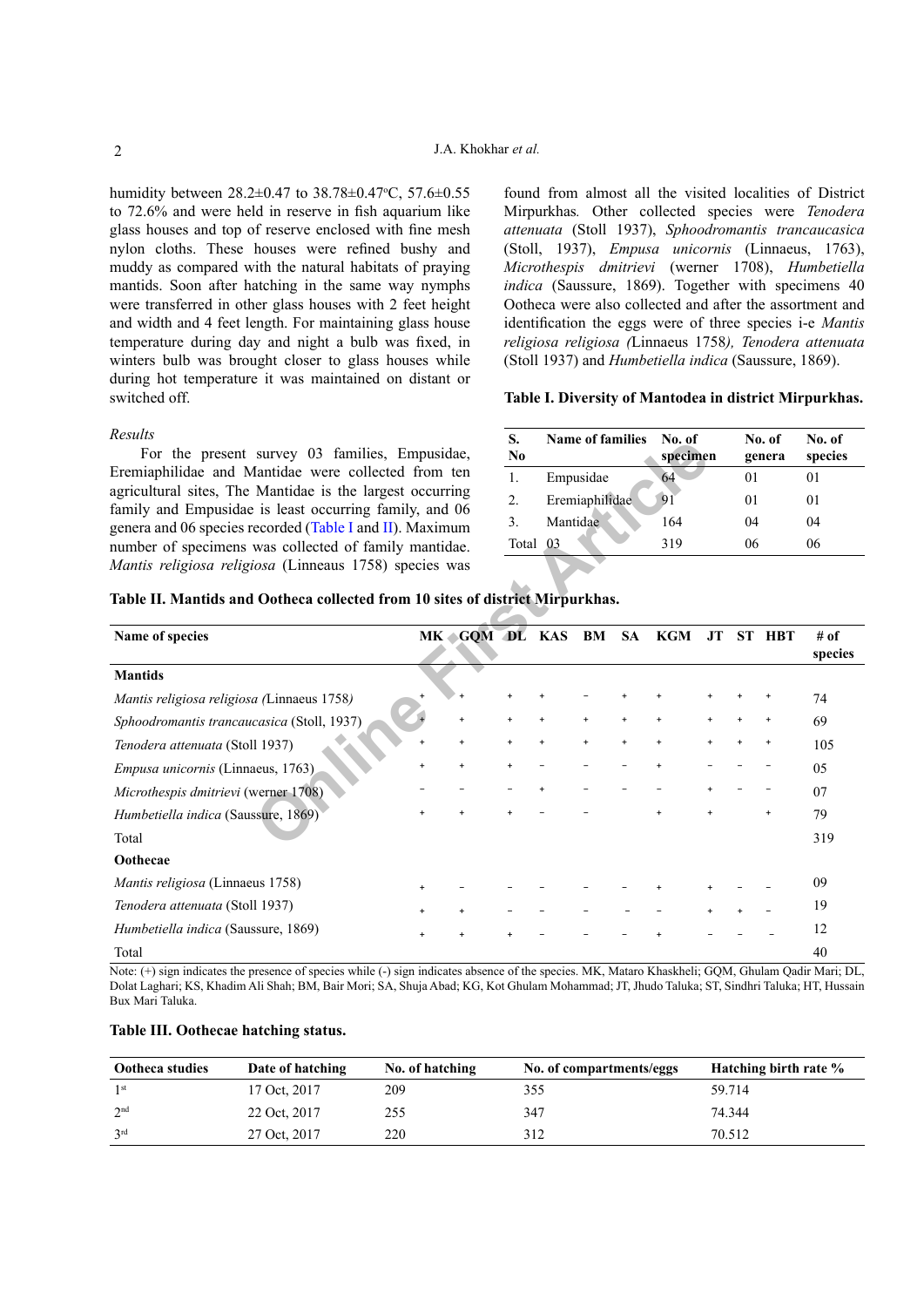The oothecae of species were reared in Zoology laboratory of DNMMGDC Village Sadiq Memon, Tando Allahyar near MirpurKhas and were processed according to [\(Ursani et al., 2017](#page-3-1)) and standard entomological methods to take measurement of Oothecae. Specimen's progression was according to model entomological methods and Egg case or oothecae measured in mm [\(Table III\)](#page-1-2) and were held in reserve in fish aquarium like glass houses and top of reserve enclosed with fine mesh nylon cloths. These houses were refined bushy and muddy as compared with the natural habitats of praying mantids ([Fig. 1](#page-2-8)). Average temperature and humidity was adjusted between  $28.2 \pm$ 0.47 to  $38.78 \pm 0.47$  °C,  $57.6 \pm 0.55$  to  $72.6\%$ . 40 number of oothecae was collected out of which 3 species oothecae were sorted out (i.e. *Tenodera attenuata, Mantis religiosa, Humbertiella indica).* Some of the oothecae were remain unknown due to denatured state of Oothecae or their already hatching. Three healthy Oothecae of *Tenodera attenuata* species selected to see hatching status of eggs [\(Table IV](#page-2-9)).



Fig. 1. Praying mantids (A) and their ootheca (B) collected from Mirpurkhas C and D show oothecae of 3 species of praying mantids fixed in glass Houses in lab.

# <span id="page-2-9"></span><span id="page-2-8"></span>**Table IV. Morphometric (mm) of selected (03) oothecae of** *Tenodera attenuata***.**

|                 |    |    |        | Oothe- Length Width Vertical No. of compartments/ |
|-----------------|----|----|--------|---------------------------------------------------|
| cae             |    |    | height | eggs/oothecae                                     |
| 1 <sup>st</sup> | 19 | 13 | 16     | 350                                               |
| 2 <sub>nd</sub> | 15 | 11 | 13     | 347                                               |
| 2rd             | 09 | O8 | 10     | 312                                               |

#### *Discussion*

During survey it was observed that mantid biodiversity and species richness is somewhat stable at natural habitats where no tillage, no pesticides spray were used and also where there is no bi-annual cultivation. While in cultivated areas species richness decreases. The species *Tenodera attenuata* was reared in the laboratory as is the foremost occurring species throughout Sindh province and grow huge and feed many insect pests in comparison of other species of praying mantids. Reared *Tenodera* species recorded longevity period in female is 165± days (around 6 months) and in male longevity observed is 134± days (around 4 months). So, females have elongated longevity than males. During rearing it has been observed that the females of *Tenodera attenuata* species are more pitiless and eager prey feeders, spend more time in hunting and eating anything but adults males lazy and rarely hunting. However, the cannibalistic behavior was not recorded as both partners live freely, attack and feed on other insects rather to eat themselves. Mating takes 2 h to complete and after few days female deposited its eggs within a foamy light brown Oothecae. Females after mating laid 1-3 times oothecae but 1st Ootheca were healthy then 2nd and 3rd.

## *Acknowledgments*

We are grateful to former Chairperson and Professor Tahira Jabeen Ursani, Department of Zoology, University of Sindh for going through the manuscript and giving valuable suggestions.

#### *Statement of conflict of interest*

The authors have declared no conflict of interest.

#### *References*

- <span id="page-2-0"></span>Beier, M., 1968. *Mantodea (Fangheuschrecken)* (Vol. 12). Walter de Gruyter.
- <span id="page-2-3"></span>Bertsch, D.J., Martin, J.P., Svenson, G.J. and Ritzmann, R.E., 2019. *J. exp. Biol.*, **222**.
- <span id="page-2-5"></span>Bethoux, O. and Wieland, F., 2009. *Zool. J. Linn. Soc.*, **156**: 79-113. [https://doi.org/10.1111/j.1096-](https://doi.org/10.1111/j.1096-3642.2008.00485.x) [3642.2008.00485.x](https://doi.org/10.1111/j.1096-3642.2008.00485.x)
- <span id="page-2-6"></span>Bohn, H., Picker, M., Klass, K.D. and Colville, J., 2010. *Arthrop. Syst. Phylog.*, **68**: 53-69.
- <span id="page-2-4"></span>Bowie, M.K. and Bowie, M.H., 2003. *N. Z. Ent.*, **26**: 3-5. [https://doi.org/10.1080/00779962.2003.97221](https://doi.org/10.1080/00779962.2003.9722103) [03](https://doi.org/10.1080/00779962.2003.9722103)
- <span id="page-2-1"></span>Chaturvedi, N. and Hegde, V., 2000. *J. Bombay natl. Hist. Soc.*, **97**: 295-296.
- <span id="page-2-2"></span>Chaturvedi, N., Mukherjee, T.K. and Giri, V., 2005. *J. Bombay natl. Hist. Soc.*, **102**: 242.
- <span id="page-2-7"></span>Devi, M.B., Joymati, L., Kananbala, A., Binarani, A. and Manoj, K., 2011. *Ann. Pl. Prot. Sci.*, **19**: 457-